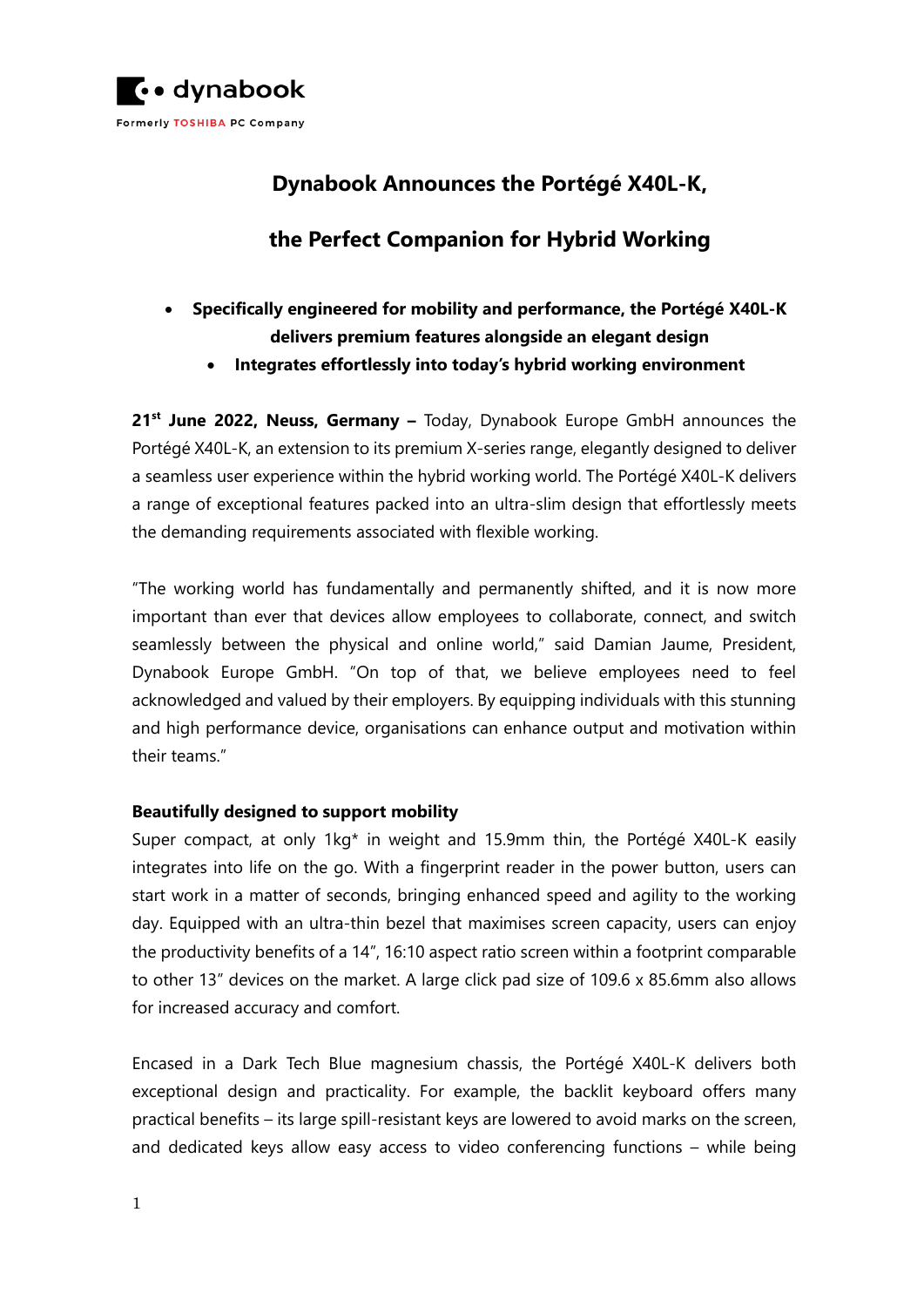

pleasing to the eye thanks to its colour-matched dark blue hue.

The demands of life on the move present no problem for the Portégé X40L-K. Rigorous MIL STD 810H testing demonstrates its robustness in the face of drops, extreme temperatures, shock, vibration and other tough conditions. As proof of Dynabook's ongoing commitment to customer satisfaction, the device is eligible for the unique Dynabook [Reliability Guarantee,](https://emea.dynabook.com/generic/reliability/) whereby customers get a free repair and full refund if their device breaks within the one-year warranty period.\*\*

#### **Audio-visual features that enhance user experience and security**

The Portégé X40L-K answers the demands of mobile working with audiovisual tools that are supercharged with AI. Equipped with four premium stereo speakers with Dolby Atmos sound, the device delivers powerful audio capabilities for its size. 360-degree dual-array microphones allow voices to be picked up omnidirectionally with equal gain from all directions, giving the user the ability to roam freely around a room or to serve as the hub for multi-person conference calls. Audio and visual AI functionality minimise disruption and enhance business meetings that take place in challenging settings. Improving overall call quality, the AI Noise Reduction isolates and filters out background noises to ensure participants can be heard clearly and effortlessly. Meanwhile the AI camera delivers lighting correction, background blurring and face framing irrespective of the conferencing platform used.

In situations where workers need to use their device for long periods of time, the Portégé X40L-K's Eyesafe® Certified Display helps protect them by reducing the amount of blue light exposure while at the same time maintaining vivid colour.

#### **Premium performance, supreme connectivity**

When it comes to performance the Portégé X40L-K does not disappoint. Engineered to exceed Intel<sup>®</sup>'s exacting Evo<sup>™</sup> classification, the device is powered by the latest 12<sup>th</sup> generation Intel® Core™ processors coupled with up to 32GB of dual-channel LPDDR5 memory running at 4800MHz, to handle the most intensive of business tasks. Meanwhile, ultra-fast PCIe Gen4 SSD drives up to 1TB provide ample storage, and a 4-cell 65Wh battery delivers up to an impressive 11-hours battery life, easily powering users throughout an entire working day.

An array of ports and connectivity options fully equips the device for hybrid working. Two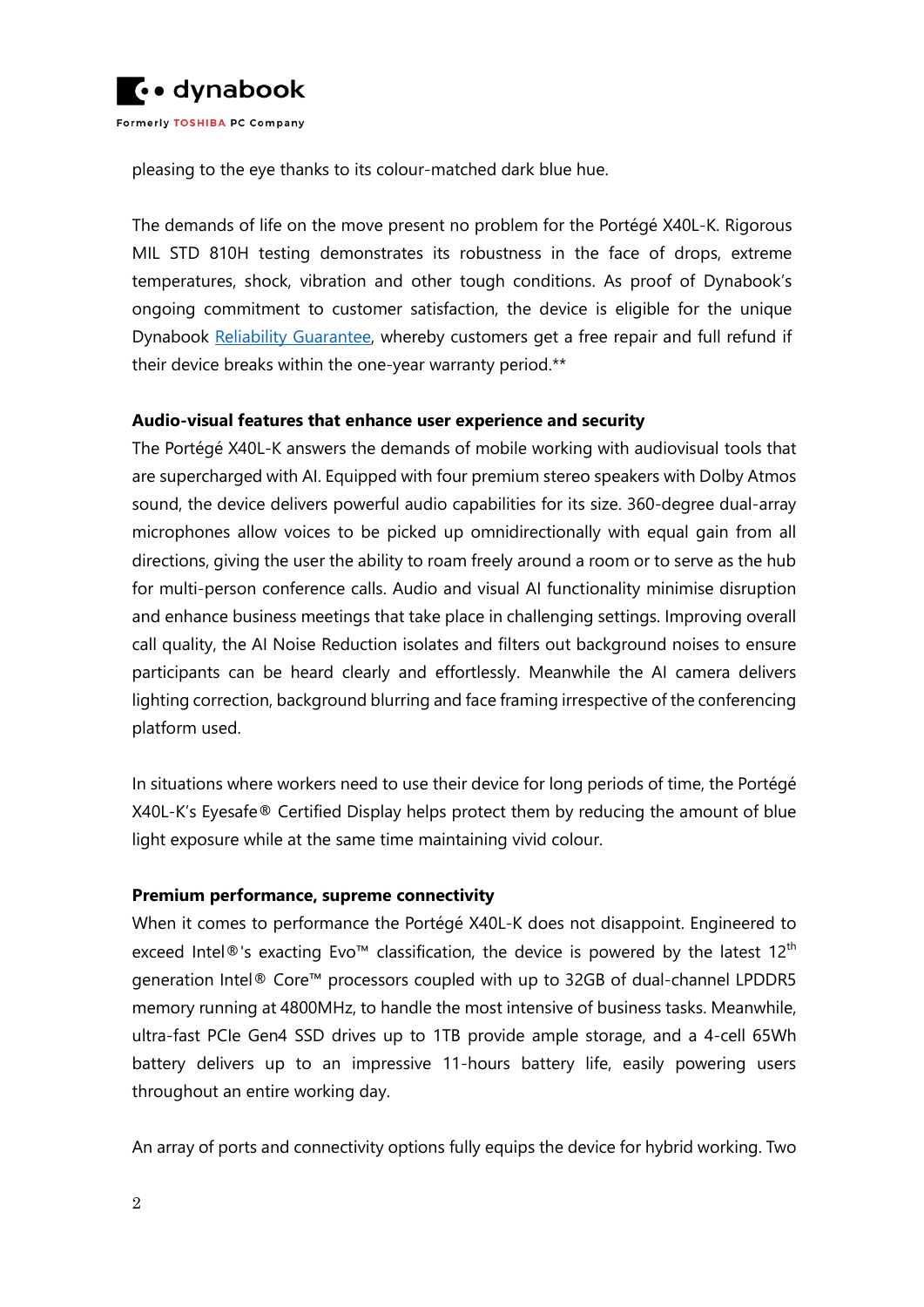

USB-C ports with Thunderbolt™ 4 capability support data transfer, power delivery and display. Additionally, two USB 3.2 Type A and one HDMI 2.0 ports, Gigabit LAN, an external headphone/microphone combo socket, and a micro-SD™ card slot are all cleverly fitted into this slimline device. Wi-Fi 6E, as well as optional LTE, provides true 'work anywhere' connectivity.

#### **Uncompromising security**

With security rightly a top priority for organisations today, the Portégé X40L-K easily meets Microsoft's Secured-core device requirements. Users can be assured their sensitive information is protected with a biometric Fingerprint reader integrated into the power button, combined with optional face authentication. Equipped with a security lock slot and webcam shutter slider, the device also provides extra privacy options.

The Portégé X40L-K will be available from August 2022. For more information about the Dynabook range please visit:<https://emea.dynabook.com/laptops/portege/>

\* Depending on configuration.

\*\* Only available in selected markets. Terms and conditions apply.

#### **-ENDS-**

#### **Media Contacts**

For more information on specifications or press images, please contact: Nelson Bostock Unlimited [dynabookB2B@nb-unlimited.com](mailto:dynabookB2B@nb-unlimited.com)

## **Connect Online**

Visit our [website](http://www.emea.dynabook.com/) for the latest product details and specifications and visit our [blog](https://emea.dynabook.com/generic/blogs/) for additional information. Alternatively, connect with us on our social media channels: [LinkedIn](https://www.linkedin.com/company/645628) and [Twitter.](https://twitter.com/dynabookuk)

#### **About Dynabook Inc.**

"For over 30 years, Toshiba laptops and technology set the standard for innovation, quality and reliability. Dynabook Inc., a wholly-owned subsidiary of Sharp Corporation since 2020, continues that tradition by delivering rich value and services that support our partners and customers in achieving their goals. Today's Dynabook business line-up has